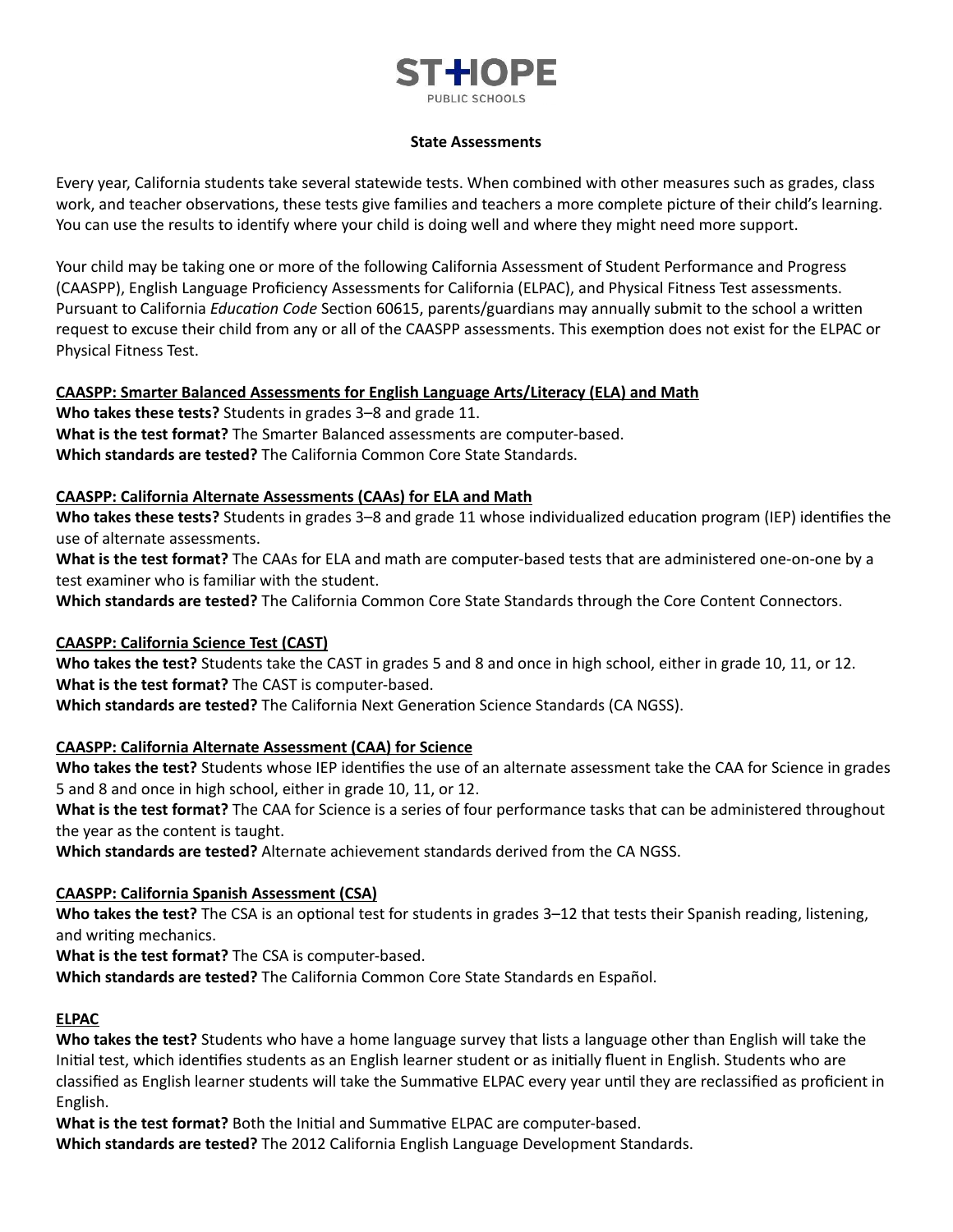#### **Alternate ELPAC**

**Who takes the test?** Students whose IEP idenfies the use of an alternate assessment and who have a home language survey that lists a language other than English will take the Alternate Initial ELPAC, which identifies students as an English learner student or as initially fluent in English. Students who are classified as English learner students will take the Alternate Summative ELPAC every year until they are reclassified as proficient in English.

**What is the test format?** Both the Alternate Initial and Alternate Summative ELPAC are computer-based. **Which standards are tested?** Alternate achievement standards derived from the 2012 California English Language Development Standards.

### **Physical Fitness Test**

Who takes the test? Students in grades 5, 7, and 9 will take the FITNESSGRAM®, which is the test used in California. **What is the test format?** The test consists of five performance components: aerobic capacity, abdominal strength, trunk strength, upper body strength, and flexibility.

**Which standards are tested?** The Healthy Fitness Zones, which are established through the Fitnessgram ® .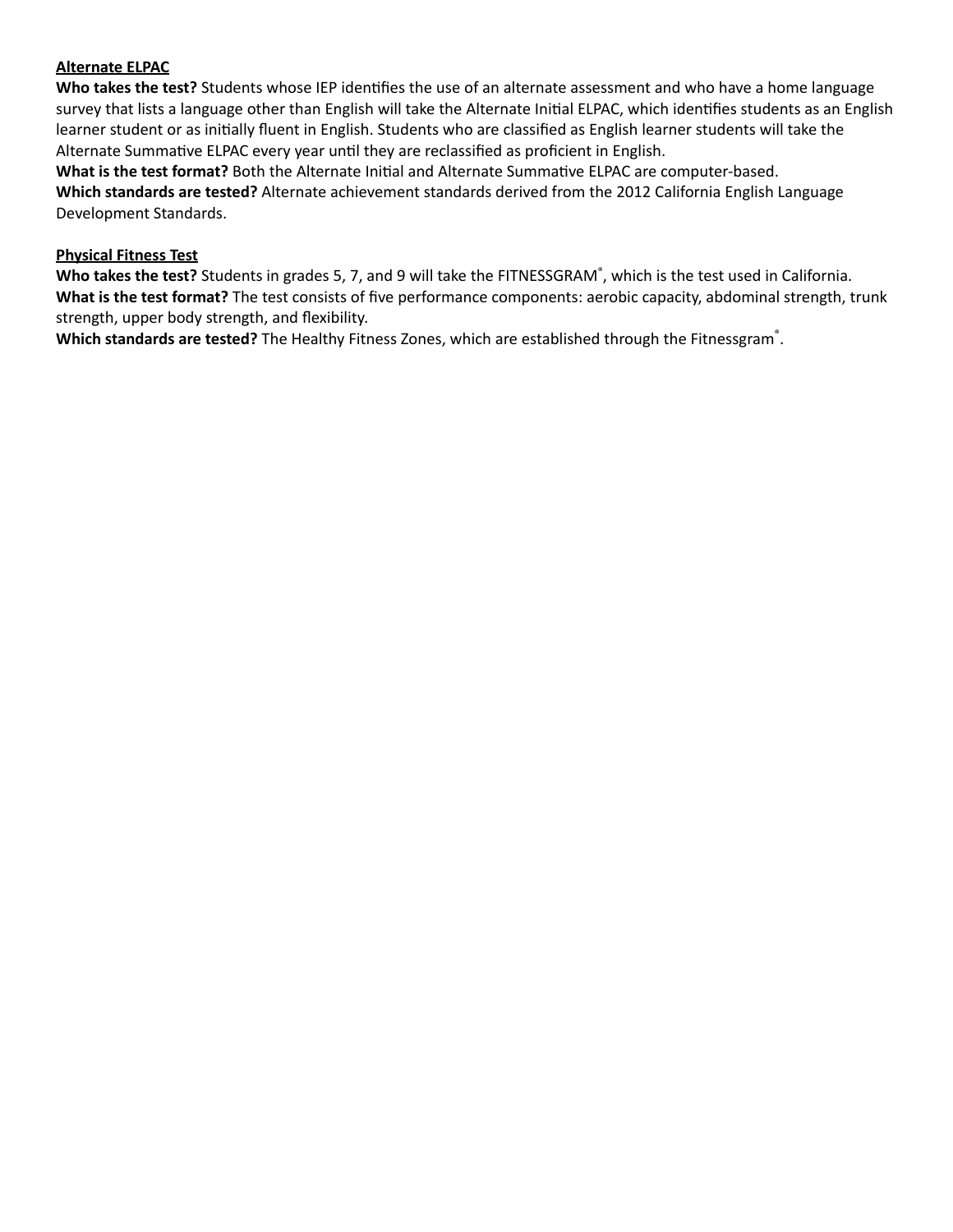

#### **2021-22 State Assessments**

Cada año, los estudiantes de California realizan varias pruebas estatales. Cuando se combinan con otras medidas como las calificaciones, el trabajo en clase y las observaciones de los profesores, estas pruebas ofrecen a las familias y a los profesores un panorama más completo del aprendizaje de sus hijos. Puede ulizar los resultados para idenficar los aspectos en los que su niño/a va bien y en los que podría necesitar más apoyo.

Es posible que su niño/a realice una o más de las siguientes evaluaciones: Sistema de exámenes de rendimiento y progreso de California (CAASPP, por sus siglas en inglés), Evaluación de Competencia en el Idioma Inglés para California (ELPAC, por sus siglas en inglés) y pruebas de aptitud física. De acuerdo con la Sección 60615 del Código de Educación de *California,* los padres/tutores pueden presentar anualmente a la escuela una solicitud por escrito para que su niño/a quede exento/a de alguna o de todas las evaluaciones del CAASPP. Esta exención no se aplica a la ELPAC ni a la prueba de aptitud física.

#### **CAASPP: Evaluaciones de Smarter Balanced para Artes del lenguaje inglés y la lectoescritura (ELA), y Matemácas**

**¿Quiénes realizan estas pruebas?** Los estudiantes de 3º a 8º grado, y de 11º grado. **¿Cuál es el formato de la prueba?** Las evaluaciones de Smarter Balanced se realizan por computadora. **¿Qué normas se evalúan?** Las normas estatales académicas de base común de California.

#### **CAASPP: Exámenes alternos de California (CAA, por sus siglas en inglés) para ELA y Matemácas**

**¿Quiénes realizan estas pruebas?** Los estudiantes de 3º a 8º grado y de 11º grado cuyo programa individualizado de educación (IEP, por sus siglas en inglés) idenfica el uso de pruebas alternas.

**¿Cuál es el formato de la prueba?** Las CAA para ELA y Matemácas son pruebas computarizadas que son administradas individualmente por un examinador de prueba que está familiarizado con el estudiante.

**¿Qué normas se evalúan?** Las normas estatales académicas de base común o de California a través de los conectores de contenido principal.

#### **CAASPP: Evaluación de los estándares académicos de ciencias de California (CAST, por sus siglas en inglés)**

**¿Quiénes realizan la prueba?** Los alumnos realizan la prueba CAST en 5º y 8º grado, y una vez en la escuela secundaria, ya sea en 10º, 11º o 12º grado.

**¿Cuál es el formato de la prueba?** La CAST se realiza por computadora.

**¿Qué normas se evalúan?** Las Normas de Ciencias de la Próxima Generación de California (CA NGSS, por sus siglas en inglés).

#### **CAASPP: Prueba alterna de California (CAA, por su sigla en inglés) para Ciencias**

**¿Quiénes realizan la prueba?** Los estudiantes cuyo IEP indica el uso de una prueba alterna realizan la CAA de Ciencias en 5º y 8º grado, y una vez en la escuela secundaria, ya sea en 10º, 11º o 12º grado.

**¿Cuál es el formato de la prueba?** La CAA para Ciencias es una serie de cuatro ejercicios de rendimiento que pueden ser administrados a lo largo del año a medida que se enseña el contenido.

 $i$ Qué normas se evalúan? Normas de rendimiento alternativos derivados de la CA NGSS.

#### **CAASPP: Evaluación de español en California (CSA, por sus siglas en inglés)**

**¿Quiénes realizan la prueba?** El CSA es una prueba opcional para los estudiantes de 3º a 12º grado, que evalúa su mecánica de lectura, comprensión auditiva y escritura y redacción en español.

**¿Cuál es el formato de la prueba?** La CSA se realiza por computadora.

**¿Qué normas se evalúan?** Las normas estatales académicas de base común de California en español.

## **ELPAC**

**¿Quiénes realizan la prueba?** Los estudiantes que hayan completado una encuesta sobre la lengua materna en la que se menciona un idioma que no sea el inglés realizarán la prueba inicial, que idenfica a los estudiantes como aprendices de